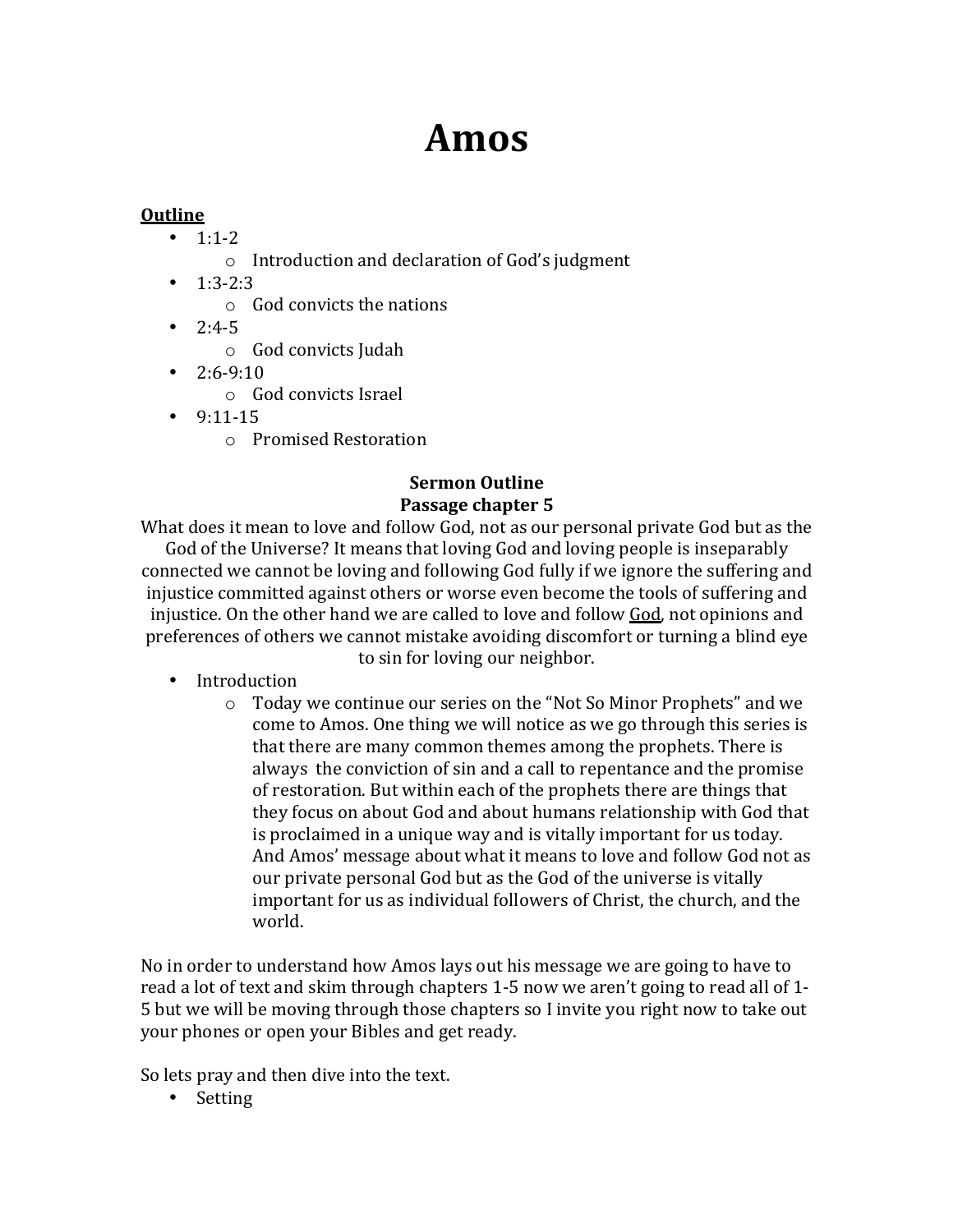- o Read Amos 1:1
- $\circ$  Brief introduction gives us much of our context for Amos
- $\circ$  Amos prophesied around 760BC about 40 years before the Assyrians in 720BC destroyed Jerusalem. This is the same time as Isaiah and Hosea
	- From the southern kingdom of Judah but prophesied to the northern tribe of Israel
	- Unique: Sheepherder from Tekoa
	- Solomon 930BC (Picture)
	- Temple 959BC
		- Son raboum
			- o Lower taxes
			- o End conscribded labour

 $\blacksquare$  No

- $\bullet$  Civil war
- Jaraboam
	- $\circ$  Became king of the northern kingdom
- Rahaboum
	- $\circ$  Became king in the south
- Jaraboam
	- $\circ$  Alters to golden calves in Dan and Bethel
- Israel gained wealth as a result of other nations being wrapped up in wars  $\circ$  Prosperity increased so did their idolatry and their evil

Transition: So this is the world that Amos the Sheepherder is called by God to prophecy in and he begins His prophecy in kind of an unusual way.

## Amos 1:3-2:3

- I am going to be reading from 1:3-2:3 and we aren't taking a deep dive into all these verses but rather focusing on the big picture of what Amos is being used by God to communicate. Because he is laying the foundation for the rest of his message.
- Read Amos  $1:3-2:3$
- What do you notice about this list of nations God is convicting?
	- $\circ$  Foreign nations
- Most people of the time would read this and think "what right does the God of the Jews have to convict us of sin?"
	- $\circ$  God is not just the God of Israel or Judah but the God of the Universe
	- $\circ$  He has the right to judge because He is the God of all whether they recognize Him or not.
	- $\circ$  Easy for us to over look
		- Important for the rest of His message
		- Important for our lives now

Transition: So Amos spends one chapter convicting the foreign nations and then spends and then spends basically the whole rest of the book convicting Israel of their sins and calling them to repentance. So what are Israel's sins? Amos talks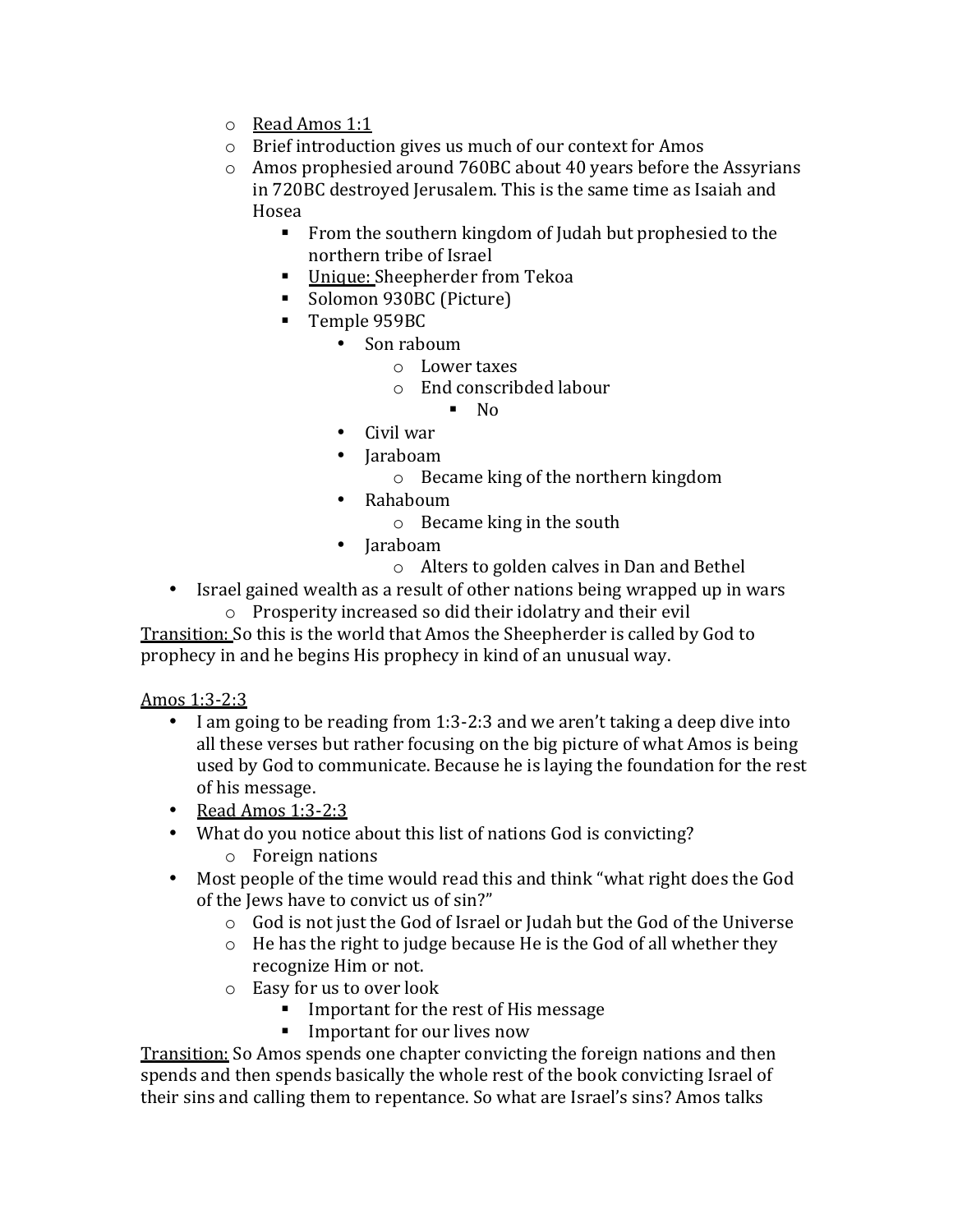about it throughout but the best list is in Amos 4:1-5 and he begins by addressing the elite women of Israel in not so flattering terms.

# Amos 4:1-5

- $4:1$ 
	- $\circ$  Play on words
		- Samaria the center of elitism and power in Israel
		- Eating drinking and being merry while they oppress and abuse the poor
	- $\circ$  God of the universe
		- Their God and they are His people
		- God is the God of the universe and humans are created in His image.
			- People can say they love God but often times the greatest reflection of how deeply you love God is found in how actively you love those who bear His image.
- $4:2-3$ 
	- $\circ$  Foreshadowing the Assyrians would lead captives away but putting large hooks in their mouths and dragging them along
- $4:4-5$ 
	- $\circ$  Remember the map Bethel
	- $\circ$  Not only did they oppress the poor but they made a mockery of God
	- $\circ$  The love the feast and celebrations that God declared
		- They love the outward expressions of devotion but remember in Hosea they didn't worship God they worshiped their selfish desire and physical pleasure and used God as a vehicle to having those desires and pleasures satisfied.

Transition: Amos convicts Israel of two things. They way that have mistreated and abused other people and especially the poor and the way they have forgotten God and made a mockery of worshipping Him. As we continue in Amos one of the things you will notice is that Amos uses pretty harsh language. This is not uncommon for the prophets to use but Amos especially is sarcastic and biting at times. But its important to remember that this is not the first time God has called Israel to repent. And in the rest of chapter 4 God is going to remind them of the many methods getting more and more extreme to turn the people away from their sins.

## Amos 4:6-13

- Read Amos 4:6-13
- Why not win them over with blessings
- This is not coming out of no where
	- $\circ$  Blessed them with a home land
	- o Prophets
	- o Nazirites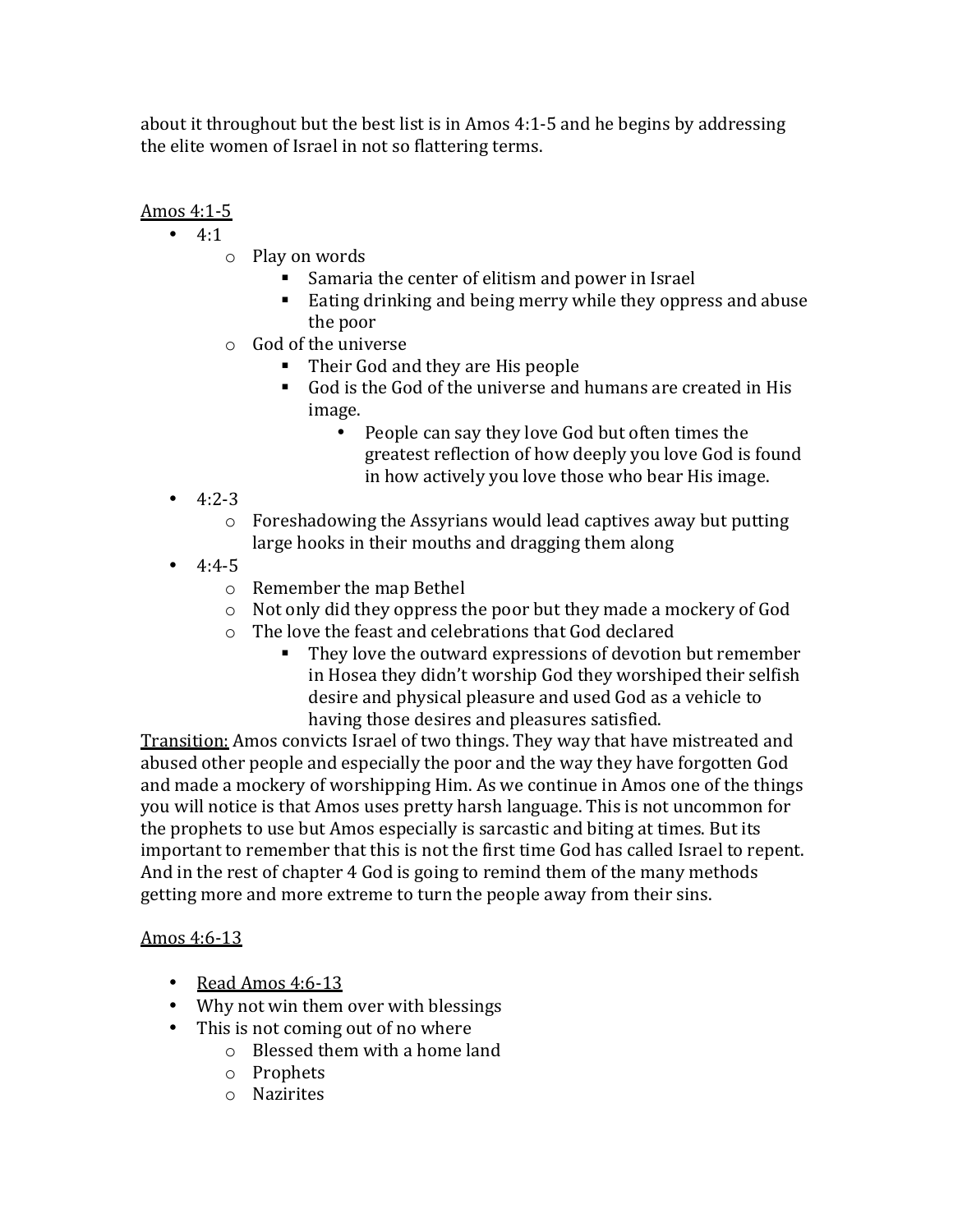- $\circ$  Victory over invaders
- $\circ$  Financial security
- $\circ$  The covenant with God
	- Festivals
	- Directions on how to live
- $\circ$  Used their prosperity to oppress the poor
- $\circ$  Perverted the worship and festivals of God to make a mockery of Him
- The natural state of humanity is not security and blessing
	- $\circ$  Its struggle, suffering, pain, and death
- So if they will not recognize God when His presence and blessing is present perhaps they will long for God in His absence

Transition: After everything God has done. After the blessings and the security, and after removing His blessings little by little Israel has still refused to confess their sins and turn to God. They injustices against each other are worsening and their mockery of God is worsening and so in chapter 5 Amos declares God's judgment upon Israel. 

## Amos 5:1-24

• Read Amos 5:1-24

## **Conclusion**

So what does Amos have to say to us about what it means to love and follow God not as a private personal God but as the God of the Universe?

- Amos teaches us that loving God and loving people is inseparably connected we cannot be loving and following God fully if we ignore the suffering and injustice committed against others or worse even become the tools of suffering and injustice.
- This disconnection between loving God and loving those who bear His image is something that people have turned a blind eye to for a long time.
	- $\circ$  The books
		- § William Laud 1573-1645
	- $\circ$  Virigina laws
		- 1619 kill and mutilate slaves
		- shortly after enacted laws for Sunday
- On the other hand people have gone too far the other way made a mockery of the worship of God with the justification that it shows love to others.
	- $\circ$  Glasgow Scotland in 2017 influx of immigrants from primarily Muslim countries and there had been tensions between the Christian residents and the Muslim residents
	- $\circ$  An Scottish Episcopal church read the Quran instead of the Bible